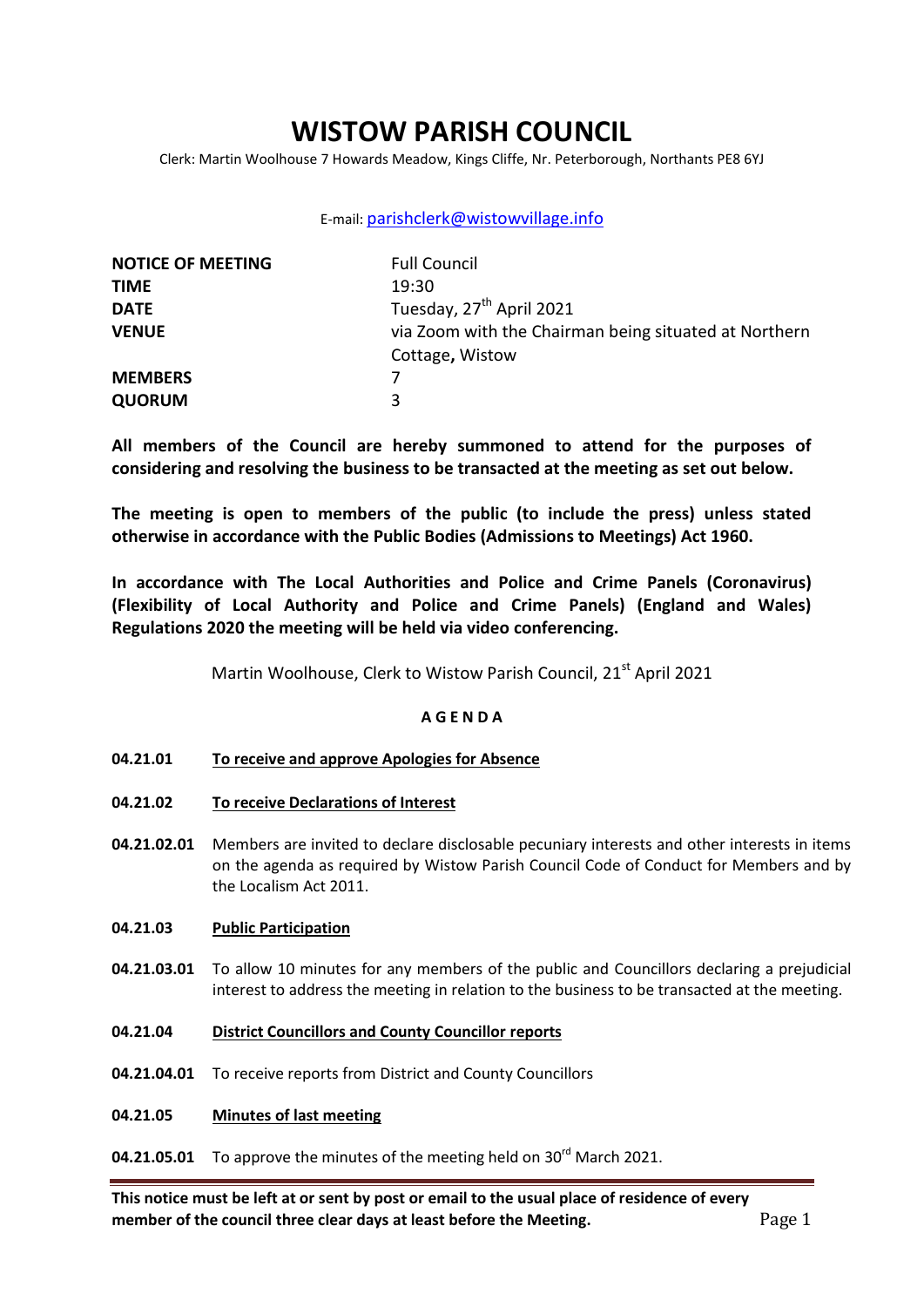## **04.21.06 Matters arising or carried forward from the previous meeting.**

| 04.21.06.01 | Flooding |
|-------------|----------|
|-------------|----------|

- **04.21.06.02** Highways including road conditions
- **04.21.06.03** Street lighting
- **04.21.06.04** Local council elections 2021
- **04.21.06.05** 2<sup>nd</sup> defibrillator
- **04.21.06.06** Tree works on village green
- **04.21.06.07** Emergency Plan
- **04.21.07 Notification of planning items.**
- **04.21.07.01** There were no items to consider received since the last meeting.
- **04.21.08 Finance**
- **04.21.08.01** To approve accounts for payment: 27<sup>th</sup> April 2021

| Date                       | <b>Ref No</b>                                                      | Pavee                                               | <b>Description</b>                                         | Amount<br>£     |
|----------------------------|--------------------------------------------------------------------|-----------------------------------------------------|------------------------------------------------------------|-----------------|
| 27.04.21<br>27.04.21       | online<br>online                                                   | <b>Mr M Woolhouse</b><br><b>Source for Business</b> | Net salary and expenses April 2021<br>Cemetery water usage | 274.39<br>21.27 |
| 04.21.08.02<br>04.21.08.03 | To note the bank charges for April 2021<br>To note income received |                                                     |                                                            | 15.00           |

- **04.21.08.04** To note the Income and Expenditure Account for April 2021 (enclosed within meeting papers).
- **04.21.08.05** To note the bank reconciliation for April 2021 (enclosed within meeting papers).
- **04.21.08.06** To note the bank balances in the current and deposit accounts.
- **04.21.09 Traffic, Highways & Road Safety**
- **04.21.09.01** Save as referred to below or in correspondence nothing to report this month

#### **04.21.10 Policing Matters**

**04.21.10.01** Incidents relating to Wistow were included in the Correspondence and all alerts are posted to the Parish Council's Facebook page.

#### **04.21.11 Village Maintenance**

**04.21.11.01** To consider any items not considered elsewhere.